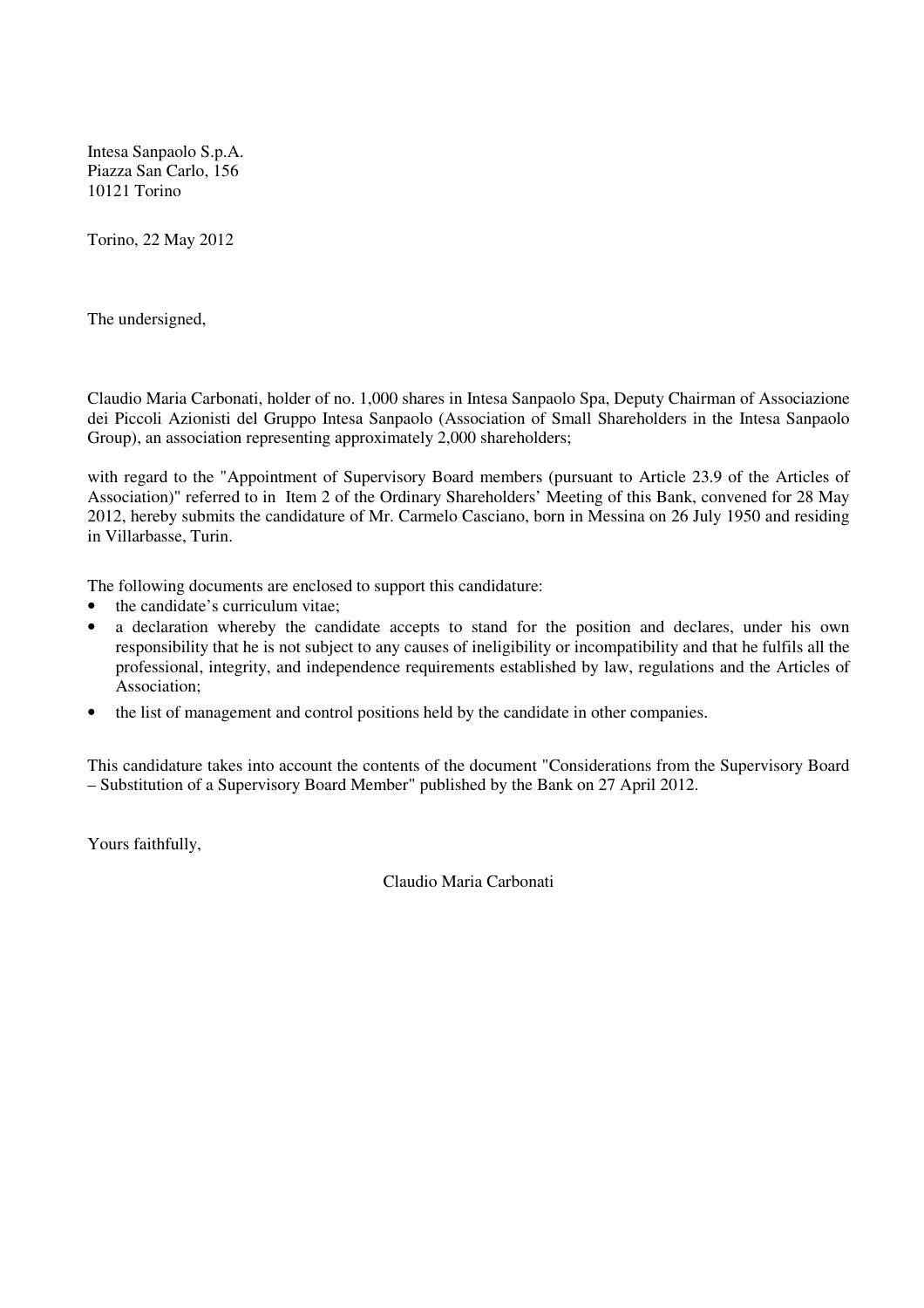#### CARMELO CASCIANO

Born in Messina on 26 July 1950, married with three children.

Attended the liceo classico (completing the school-leaver's qualification maturità classica), and subsequently obtained a Law degree from the University of Messina in 1974, defending a dissertation on Commercial Law.

In June 1977 he received a licence to practice as a barrister.

After being hired by Banca Commerciale Italiana, his career progressed, through appointments as Branch Manager and then Credit Manager at the Turin branch with the task of managing relationships with major large corporate clients. He was subsequently assigned to the Bank's Head Office, International Division, with the task of supervising and supporting enterprises operating in North West developing international business.

Following the merger of B.C.I. into Banca Intesa, he was appointed as the bank's representative to the Coordination Committee of the Regional Office for the Internationalisation of Enterprises from Piedmont.

During the same period he taught advanced professional training courses in Milan to staff from Banca Intesa and cooperated with SPRINT, the Chamber of Commerce, SACE and SIMEST.

In 2001 he stood as a candidate in municipal elections in his home town and was elected to the town council. He was reelected in 2009 and is currently a Department Head in the Executive.

In 2006 he established the Associazione dei Piccoli Azionisti del Gruppo Banca Intesa (Association of Small Shareholders in the Banca Intesa Group) – currently Azione Intesa Sanpaolo – acting as its Chairman, a position he still holds.

The Association has the objective of protecting the interests of all those – whether Bank employees or not – who invest in Intesa Sanpaolo shares in the conviction that the value of the company should be maintained and increased, and has now become an independent reference point which focuses the attention of senior management from the company on the need for transparency in corporate management and a resulting greater focus on minorities and their interests.

In 2008, drawing also on the experience acquired in various sectors which enabled him to bring his managerial skills to bear in relation to specific expertise in relation to Employment Law, Private Law and International Law, he left the Bank to resume work as a barrister.

Turin, 18 May 2012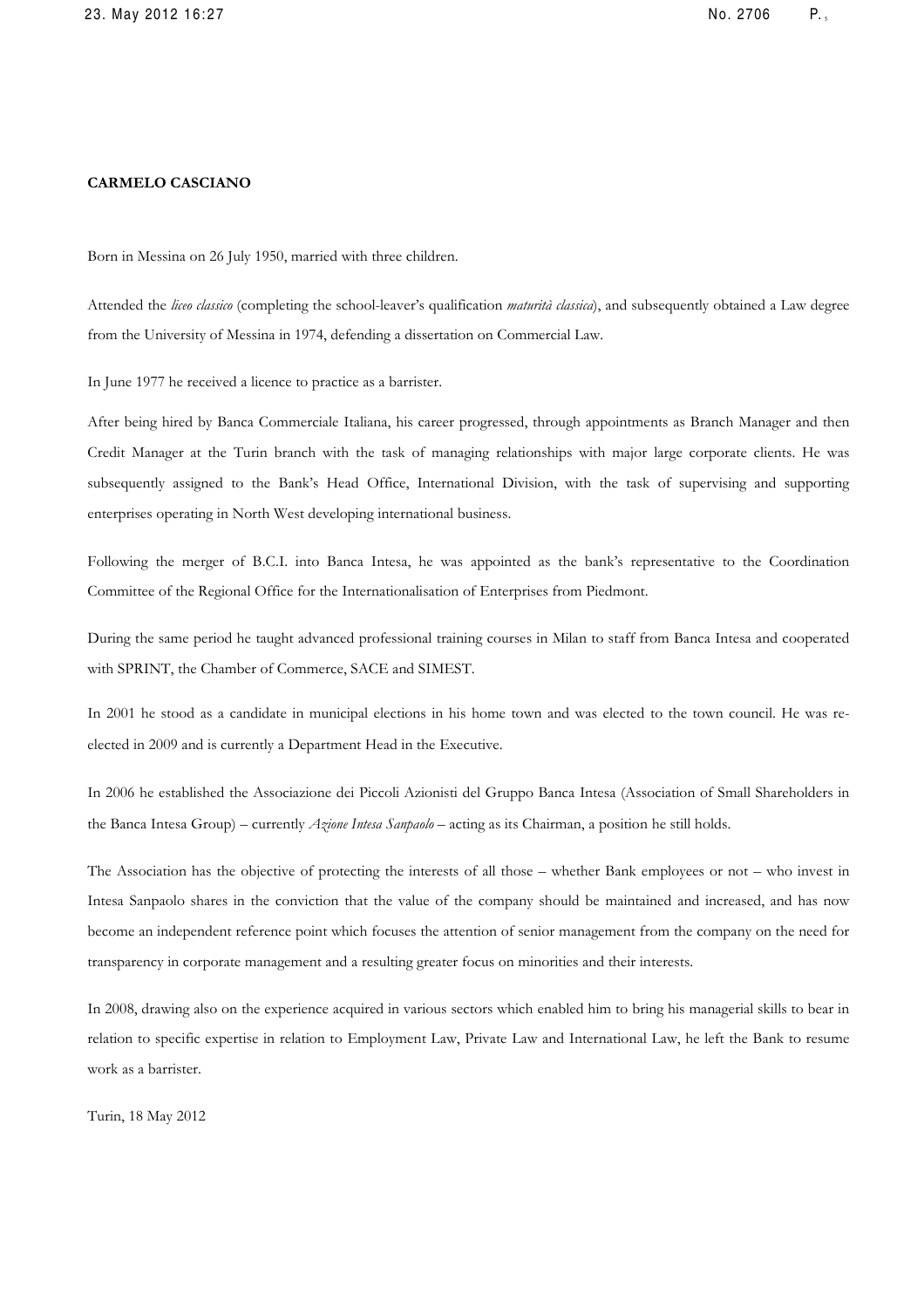# *Candidature Acceptance Statement*

With regard to the Ordinary Shareholders' Meeting of Intesa Sanpaolo S.p.A. – having its registered office in Turin, Piazza San Carlo 156 – called for 28 May on single call, I the undersigned Carmelo Casciano (Tax Identification Number CSCCML50L26F158S) born in Messina on 26 July 1950 and residing in Villarbasse (Turin) address: Via Rocciamelone 11 nationality: Italian occupation: barrister

## **having regard to**

my candidature to the office of Member of the Supervisory Board of Intesa Sanpaolo S.p.A. submitted by Mr Claudio Carbonati, to complete membership of the body as appointed by the Ordinary Shareholders' Meeting held on 30 April 2010, for financial years 2010, 2011 and 2012, with expiry of the mandate at the time when the new Board is appointed;

## **declare that**

I accept to stand as candidate for membership of the Supervisory Board of Intesa Sanpaolo S.p.A.. In this regard, under my personal responsibility

## **I also declare that**

- I fulfil the requirements of the position as set out by law and by the Articles of Association of Intesa Sanpaolo S.p.A.;
- Furthermore:

 $\Box$  I am listed in the Register of auditors established pursuant to Legislative Decree 88/1992 and I have practiced as an auditor for at least three years;

□ I am listed on the Register of auditors established pursuant to Legislative Decree 88/1992 and I have not practiced as an auditor for at least three years;

 $\Box$  I am not listed in the Register of auditors established pursuant to Legislative Decree 88/1992;

• Furthermore:

 $\times$  I fulfil the independence requirements set out in the Corporate Governance Code promoted by the Italian Stock Exchange;

- $\Box$  I do not fulfil the above independence requirements;
- I am not subject to any of the causes of ineligibility, incompatibility or suspension provided for by law, regulations or the Articles of Association, with specific reference to the conditions of ineligibility and disqualification from office set forth in articles 2382 of the Italian Civil Code and Article 148(3) of Legislative Decree no. 58/1998;
- I am aware of the contents of Article 23.10 of the Articles of Association of Intesa Sanpaolo S.p.A. and of the laws, regulations and the Articles of Association in force concerning the limits to the number of offices that may be held by Supervisory Board members;
- I meet the integrity requirements set forth for bank board members and general managers in the Regulation adopted by Ministerial Decree 161 of 18 March 1998, as well as those set forth for the Statutory Auditors of listed companies in the Regulation adopted by Ministerial Decree 162 of 30 March 2000, in accordance with Article 34.2 of the Articles of Association;
- I meet the professional requirements set forth for the members of the Board of Directors of banks in the Regulation adopted by Ministerial Decree 161 of 18 March 1998, as well as those set forth for the Statutory Auditors of listed companies in the Regulation adopted by Ministerial Decree 162 of 30 March 2000, in accordance with Article 34.3 of the Articles of Association.

In this last regard, taking into account the "Considerations from the Supervisory Board -Substitution of a Supervisory Board Member" published on 27 April 2012,

I declare

I have gained experience in the following areas: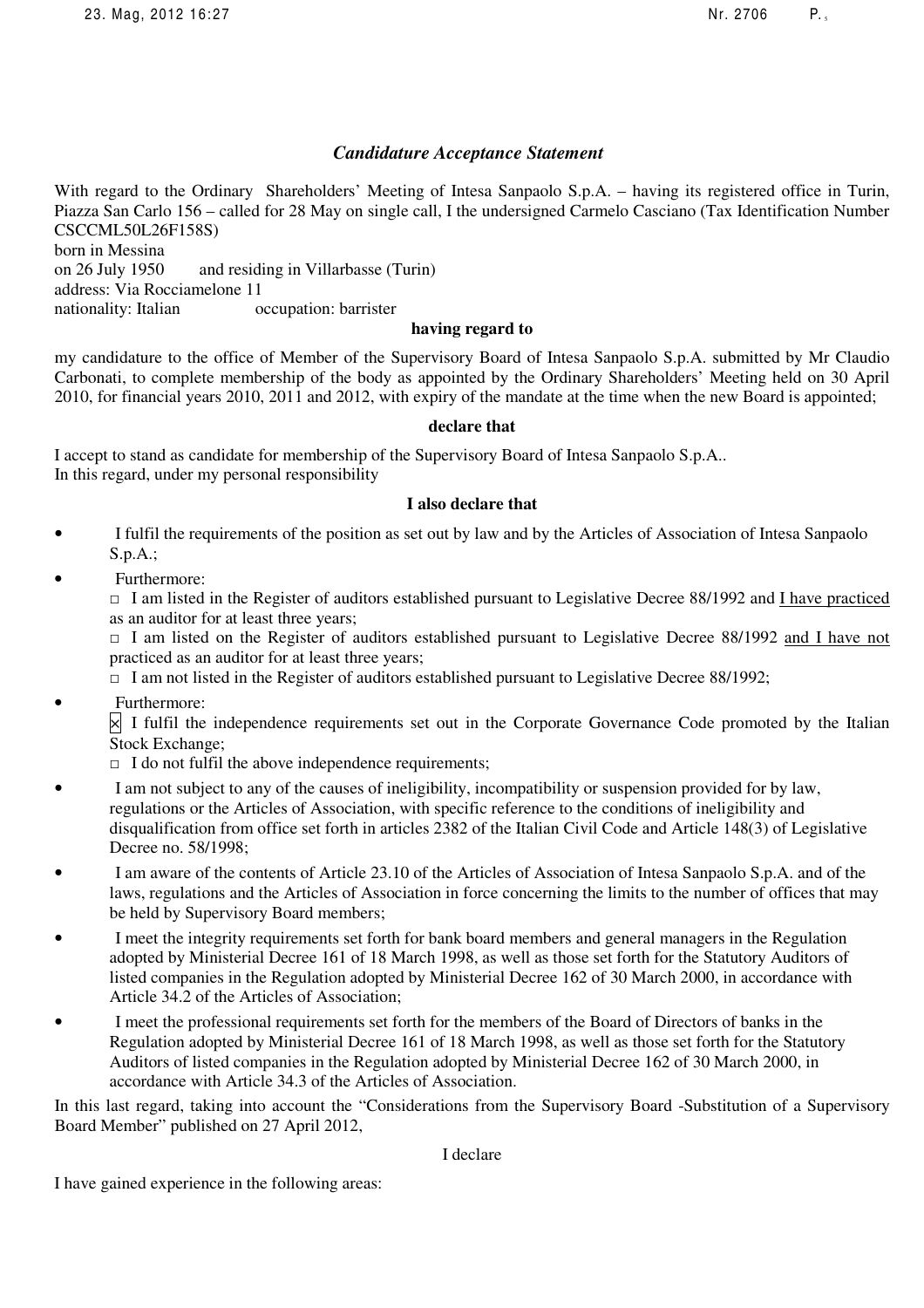- $\vert x \vert$  the banking and/or insurance and/or financial field, having held for a number of years administration,
- management and supervisory positions in medium/large companies operating in these sectors;
- $\times$  economic-financial system dynamics, a knowledge acquired by holding for a number of years top management positions in companies or public or private institutions or via studies or investigations carried out at research centres or via academic teaching positions;
- $\Box$  regulation of financial activities and the markets, having held for a number of years' senior roles within supervisory authorities, international bodies, foreign institutions, international companies or groups or as a teacher in academic institutions;

 risk management and control methods, via significant experience acquired in risk management or management control or via pursuit of professional activities or academic teaching in this area;

- □ accounting, finance and remuneration policies, on account of having acquired experience over a number of years at major companies or private institutions, also as manager responsible for preparing the Company's financial reports via pursuit of professional activities or academic teaching in this area;
- $\Box$  internal controls and company organisation, having acquired experience over a number of years in auditing, management and corporate organisation in major companies or groups of companies or via pursuit of professional activities or academic teaching in this area.

### **Lastly, I declare**

- I have perused the information provided pursuant to Article 13 of Legislative Decree 196 of 30 June 2003, reproduced at the end of this statement;
- I authorise Intesa Sanpaolo S.p.A., pursuant to and for the purposes of Article 71, paragraph 4, of Presidential Decree 445 of 2000, to verify with the competent authorities the truthfulness of my statements;
- I authorise Intesa Sanpaolo S.p.A. to publish the above information, together with detailed information on my personal and professional characteristics.

I also pledge to produce, on the Company's request, any documents which might be required in support of my statements.

I attach a duly signed summary of my personal and professional characteristics, and, pursuant to Article 2409 quaterdecies and Article 2400, paragraph 4, of the Italian Civil Code, the list of the management and control positions held in other companies.

Turin, 22 May 2012 (*place and date*)

> Carmelo Casciano (*signature*)

INFORMATION (pursuant to art. 13 of Legislative Decree 196/2003) – The personal data provided will be handled in accordance with the provisions of Legislative Decree 196/2003. Provision of the data, which will be processed by Intesa Sanpaolo S.p.A., is necessary for verifying possession of the above-mentioned requirements. The data will be processed solely for the above purposes, also by means of IT tools; ISP may also check its accuracy by contacting the competent authorities.

The Data controller is Intesa Sanpaolo S.p.A., with registered office in Turin, Piazza San Carlo 156.

You may exercise your rights under art. 7 of the above-mentioned Legislative Decree – which include the right to access your personal data, the right to update, rectify, integrate or erase incorrect or incomplete data, and the right to object to the processing of personal data on legitimate grounds – vis-à-vis the data controller or the data processor.

In order to exercise your right to access and, in general, your rights under art. 7, you may contact the Corporate Affairs Department. You are required to promptly inform us of any changes or additions to the data provided, where relevant for verification of requirements.